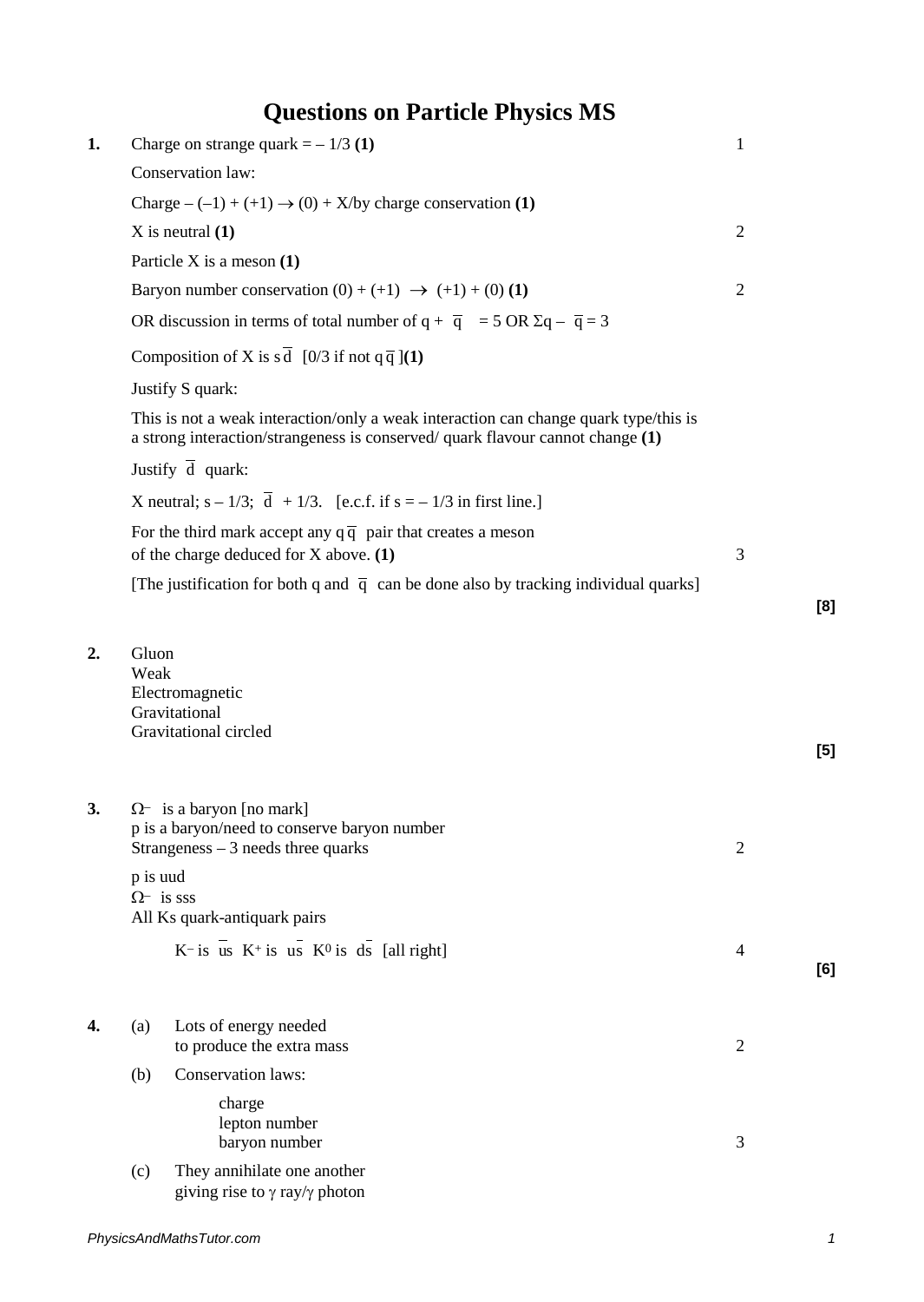|                                                                                                                |                                                                                                            | Energy of $\gamma$ ray<br>$= 2(0.00055)$ (930 MeV)<br>$= 1.0/1.02/1.023$ MeV |        |              |     |   | 4              |  |  |
|----------------------------------------------------------------------------------------------------------------|------------------------------------------------------------------------------------------------------------|------------------------------------------------------------------------------|--------|--------------|-----|---|----------------|--|--|
|                                                                                                                |                                                                                                            | How properties of particles and antiparticles compare                        |        |              |     |   |                |  |  |
| Same mass/properties, opposite charge (1)                                                                      |                                                                                                            |                                                                              |        |              |     |   | 1              |  |  |
| Energy                                                                                                         |                                                                                                            |                                                                              |        |              |     |   |                |  |  |
| $E = mc^2 = 1.67 \times 10^{-27} \times (3 \times 10^8)^2$ J [ <i>m</i> or <i>c</i> subbed correctly] (1)      |                                                                                                            |                                                                              |        |              |     |   |                |  |  |
| $= 1.503 \times 10^{-10}$ J [u.e. if comparison made here]                                                     |                                                                                                            |                                                                              |        |              |     |   |                |  |  |
|                                                                                                                | $= 1.503 \times 10^{-10}/10^{9} \times 1.6 \times 10^{-19}$ GeV (1)                                        |                                                                              |        |              |     |   |                |  |  |
| $= 0.94$ GeV (1)                                                                                               |                                                                                                            |                                                                              |        |              |     |   | 3              |  |  |
| [jump to " $\approx$ 1 GeV" omitting last line scores (1)(1) $\times$ ]                                        |                                                                                                            |                                                                              |        |              |     |   |                |  |  |
|                                                                                                                | Survival of anti-atom                                                                                      |                                                                              |        |              |     |   |                |  |  |
|                                                                                                                |                                                                                                            | Anti-proton meets proton OR positron meets electron OR (anti-atom)           |        |              |     |   |                |  |  |
|                                                                                                                | meets atom $(1)$                                                                                           |                                                                              |        |              |     |   |                |  |  |
| Table                                                                                                          | (leads to) annihilation $(1)$                                                                              |                                                                              |        |              |     |   |                |  |  |
|                                                                                                                |                                                                                                            | Meson                                                                        | Baryon | Lepton       |     |   | $\mathbf{2}$   |  |  |
|                                                                                                                | proton                                                                                                     |                                                                              |        |              |     |   |                |  |  |
|                                                                                                                | antiproton                                                                                                 |                                                                              | ✓      |              | (1) |   |                |  |  |
|                                                                                                                | electron                                                                                                   |                                                                              |        |              | (1) |   |                |  |  |
|                                                                                                                | positron                                                                                                   |                                                                              |        | $\checkmark$ |     |   |                |  |  |
|                                                                                                                | <b>Quark structure</b><br>$=-1$ (e not needed) (1)<br>$[3 \times d \Rightarrow -1$ scores $\times \times]$ | Antiproton: $2 \times -2/3$ (anti u) + $1 \times +1/3$ (anti d) (1)          |        |              |     |   | $\overline{2}$ |  |  |
| Explanation                                                                                                    |                                                                                                            |                                                                              |        |              |     |   |                |  |  |
|                                                                                                                |                                                                                                            | energy gained by electron accelerated through 1 $V/W = QV(1)$                |        |              |     |   |                |  |  |
|                                                                                                                |                                                                                                            | $W = 1.6 \times 10^{-19}$ C × 1 V = 1.6 × 10 <sup>-19</sup> J (1)            |        |              |     |   | $\overline{2}$ |  |  |
|                                                                                                                | Unit of mass                                                                                               |                                                                              |        |              |     |   |                |  |  |
|                                                                                                                | $\Delta E = c^2 \Delta m$ so $\Delta m = \Delta E/c^2$ (1)                                                 |                                                                              |        |              |     |   |                |  |  |
| GeV is energy $\Rightarrow$ GeV/ $c^2$ is mass (1)                                                             |                                                                                                            |                                                                              |        |              |     |   | $\overline{2}$ |  |  |
| Mass of Higgs boson                                                                                            |                                                                                                            |                                                                              |        |              |     |   |                |  |  |
|                                                                                                                | $m = 115 \times [10^9] \times 1.6 \times 10^{-19} / (3 \times 10^8)^2$ (1)                                 |                                                                              |        |              |     |   |                |  |  |
| $= 2.04 \times 10^{-25}$ kg (1)                                                                                |                                                                                                            |                                                                              |        |              |     |   | $\overline{2}$ |  |  |
|                                                                                                                | Antiparticle                                                                                               |                                                                              |        |              |     |   |                |  |  |
| Same mass and opposite charge (1)<br>[Accept Particle and its antiparticle annihilate $(\rightarrow$ photons)] |                                                                                                            |                                                                              |        |              |     | 1 |                |  |  |